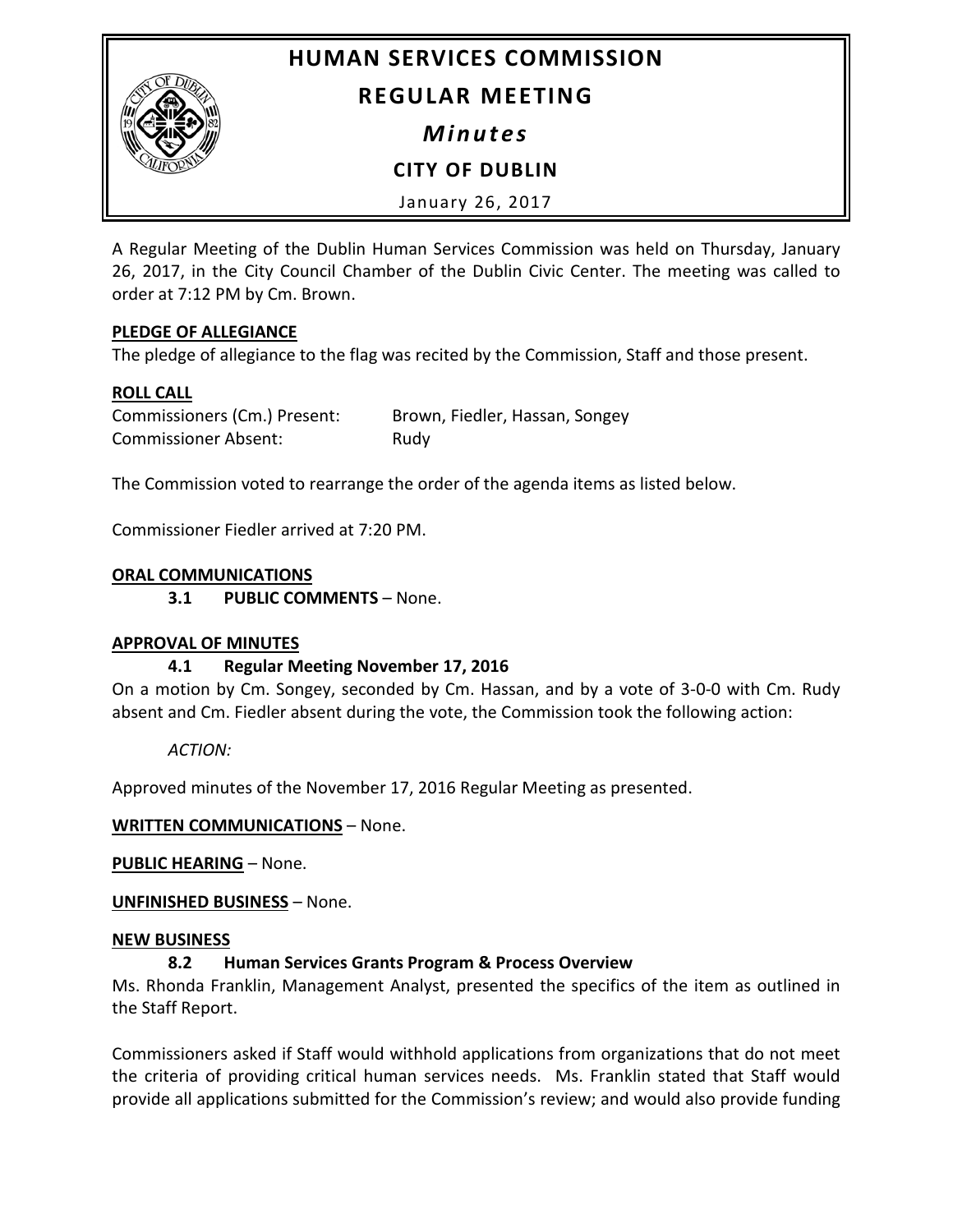recommendations to the Commission that would include recommendations to not fund based on the established rating criteria.

The Commission asked about funding levels for organizations. Staff clarified that organizations chosen for funding should receive a maximum funding amount that is not greater than the amount the organization requested in their application. In addition, the Commission is not required to spend all of the grant funds if the amount available is greater than the amount requested.

*ACTION:*

The Commission received the Report.

### **ORAL COMMUNICATIONS**

### **3.1 PUBLIC COMMENTS**

The Commission voted to re-open the floor for Public Comments.

The new executive director of the Senior Support Program of the Tri-Valley, Mr. Robert Taylor, introduced himself to the Commission.

### **NEW BUSINESS**

## **8.3 Fiscal Year 2015-16 Human Services Grant Programs: Grant Recipient Year-End Reports**

Ms. Rhonda Franklin, Management Analyst, presented the specifics of the item as outlined in the Staff Report.

The Commission asked whether there would be a penalty for organizations that have not submitted their final or year-end reports. Ms. Franklin explained that the organizations would not be penalized; however, should these organizations apply for future grant funding, this information could be a deciding factor in determining whether or not to fund the organizations. In addition, Staff will contact the organizations to offer the opportunity to complete the reporting requirements before February 23, 2017, which is the date the Commission will begin reviewing the Fiscal Year 2017-18 grant applications.

*ACTION:*

The Commission received the Report.

### **8.1 Election of Officers**

Ms. Rhonda Franklin, Management Analyst, presented the specifics of the item as outlined in the Staff Report.

On a motion by Cm. Hassan, seconded by Cm. Fiedler, and by a vote of 4-0-0 with Cm. Rudy absent, the Commission took the following action:

*ACTION:*